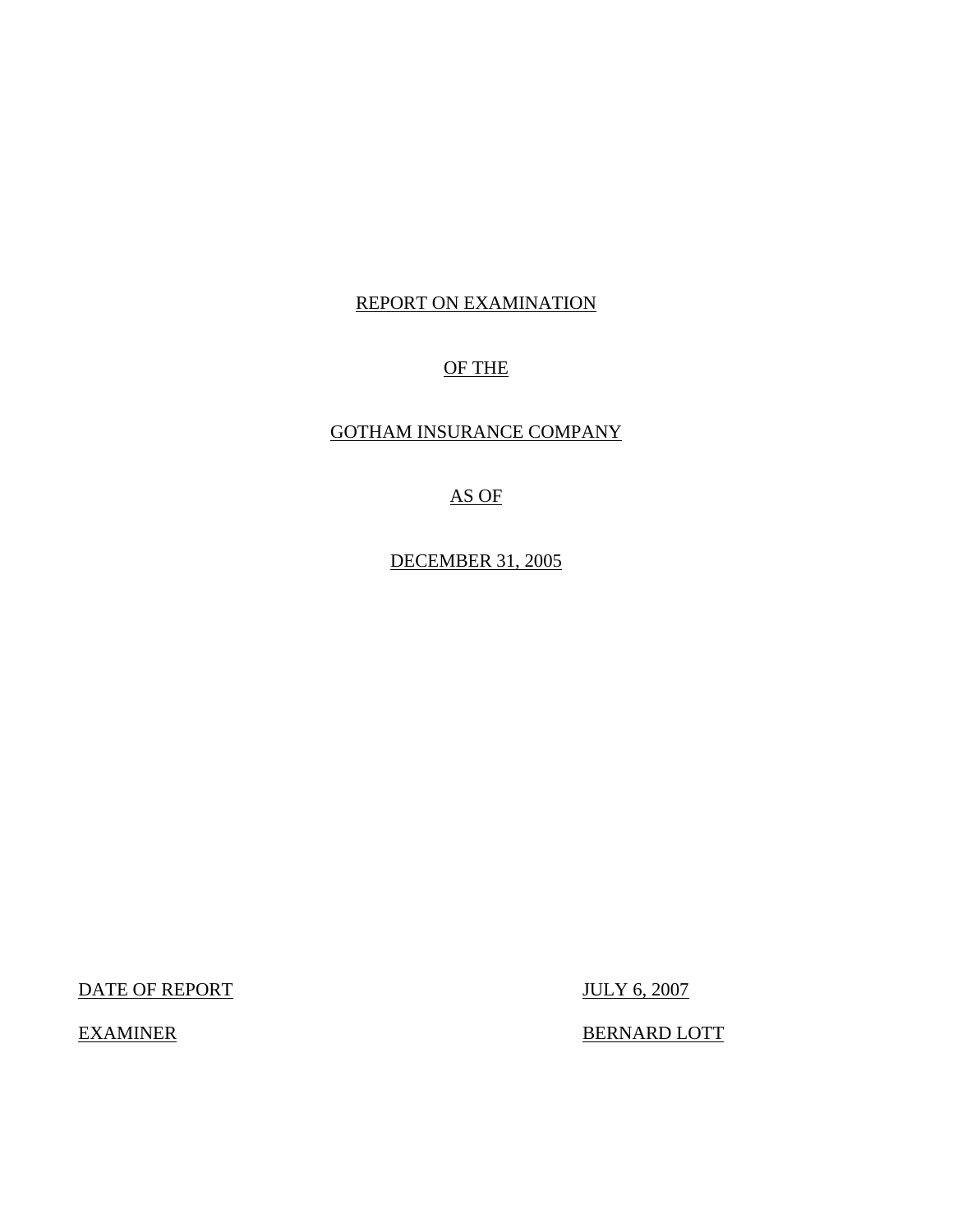## TABLE OF CONTENTS

## ITEM NO. PAGE NO.

| 1  | Scope of examination                                                                                                                                                                          | $\overline{2}$                     |
|----|-----------------------------------------------------------------------------------------------------------------------------------------------------------------------------------------------|------------------------------------|
| 2. | <b>Description of Company</b>                                                                                                                                                                 | 3                                  |
|    | A. Management<br>B. Territory and plan of operation<br>C. Reinsurance<br>D. Holding company system<br>E. Abandoned Property Law<br>F. Significant operating ratios<br>G. Accounts and records | 3<br>5<br>6<br>7<br>10<br>10<br>11 |
| 3. | <b>Financial statements</b>                                                                                                                                                                   | 12                                 |
|    | A. Balance sheet<br>B. Underwriting and investment exhibit                                                                                                                                    | 12<br>14                           |
| 4. | Losses and loss adjustment expenses                                                                                                                                                           | 15                                 |
| 5. | Market conduct activities                                                                                                                                                                     | 15                                 |
| 6. | Compliance with prior report on examination                                                                                                                                                   | 16                                 |
| 7. | Summary of comments and recommendations                                                                                                                                                       | 18                                 |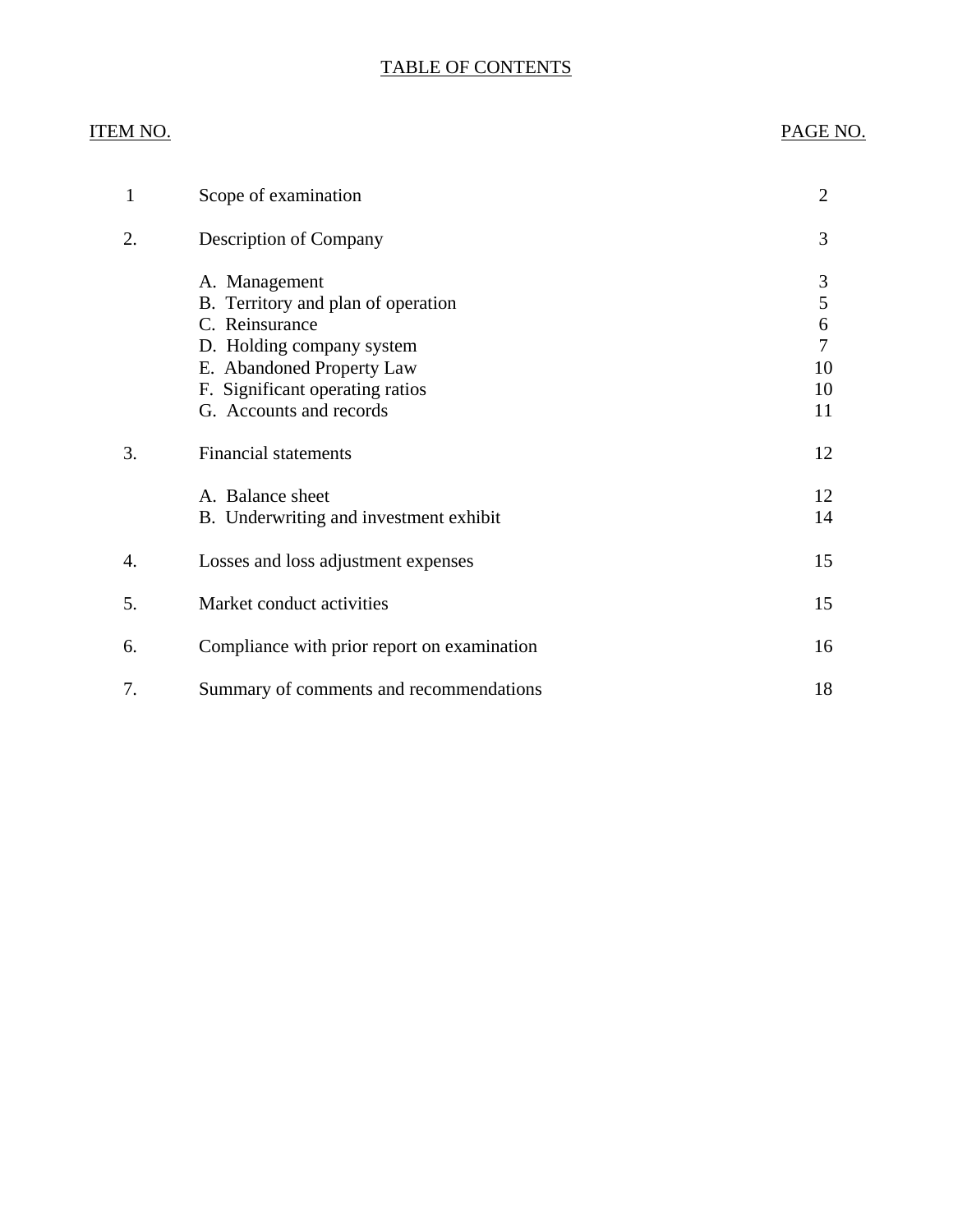

STATE OF NEW YORK INSURANCE DEPARTMENT 25 BEAVER STREET NEW YORK, NEW YORK 10004

July 6, 2007

Honorable Eric Dinallo Superintendent of Insurance Albany, New York 12257

Sir:

Pursuant to the requirements of the New York Insurance Law, and in compliance with the instructions contained in Appointment Number 22455 dated February 22, 2006 attached hereto, I have made an examination into the condition and affairs of Gotham Insurance Company as of December 31, 2005, and submit the following report thereon.

Wherever the designations "the Company" or "Gotham" appear herein without qualification, they should be understood to indicate the Gotham Insurance Company.

Wherever the term "Department" appears herein without qualification, it should be understood to mean the New York Insurance Department.

The examination was conducted at the Company's home office located at 919 Third Avenue, New York, New York 10022.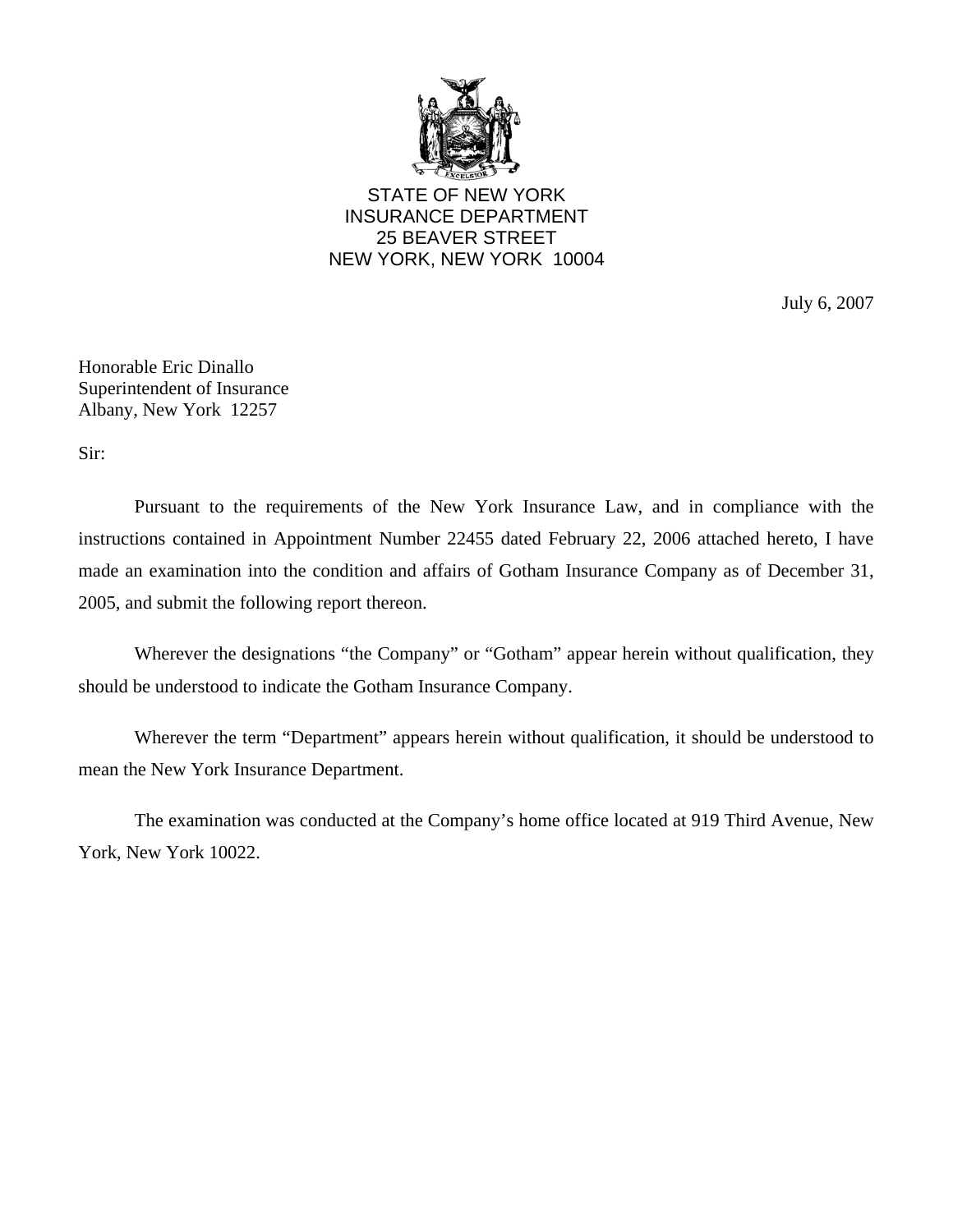#### $\mathcal{D}_{\mathcal{L}}$ **1. SCOPE OF EXAMINATION**

<span id="page-3-0"></span>The previous examination was conducted as of December 31, 2000. The current examination covered the five-year period from January 1, 2001 through December 31, 2005. Transactions occurring subsequent to this period were reviewed where deemed appropriate by the examiner.

The examination comprised a verification of assets and liabilities as of December 31, 2005. The examination included a review of income, disbursements and company records deemed necessary to accomplish such analysis or verification and utilized, to the extent considered appropriate, work performed by the Company's independent certified public accountants ("CPA"). A review or audit was also made of the following items as called for in the Examiners Handbook of the National Association of Insurance Commissioners ("NAIC"):

> History of Company Management and control Corporate records Fidelity bond and other insurance Territory and plan of operation Growth of Company Business in force by states Loss experience Reinsurance Accounts and records Financial statements

A review was made to ascertain what action was taken by the Company with regard to comments and recommendations contained in the prior report on examination.

This report on examination is confined to financial statements and comments on those matters, which involve departures from laws, regulations or rules, or which are deemed to require explanation or description.

The Company was examined concurrently with its immediate parent, New York Marine and General Insurance Company ("New York Marine"). A separate report thereon has been rendered.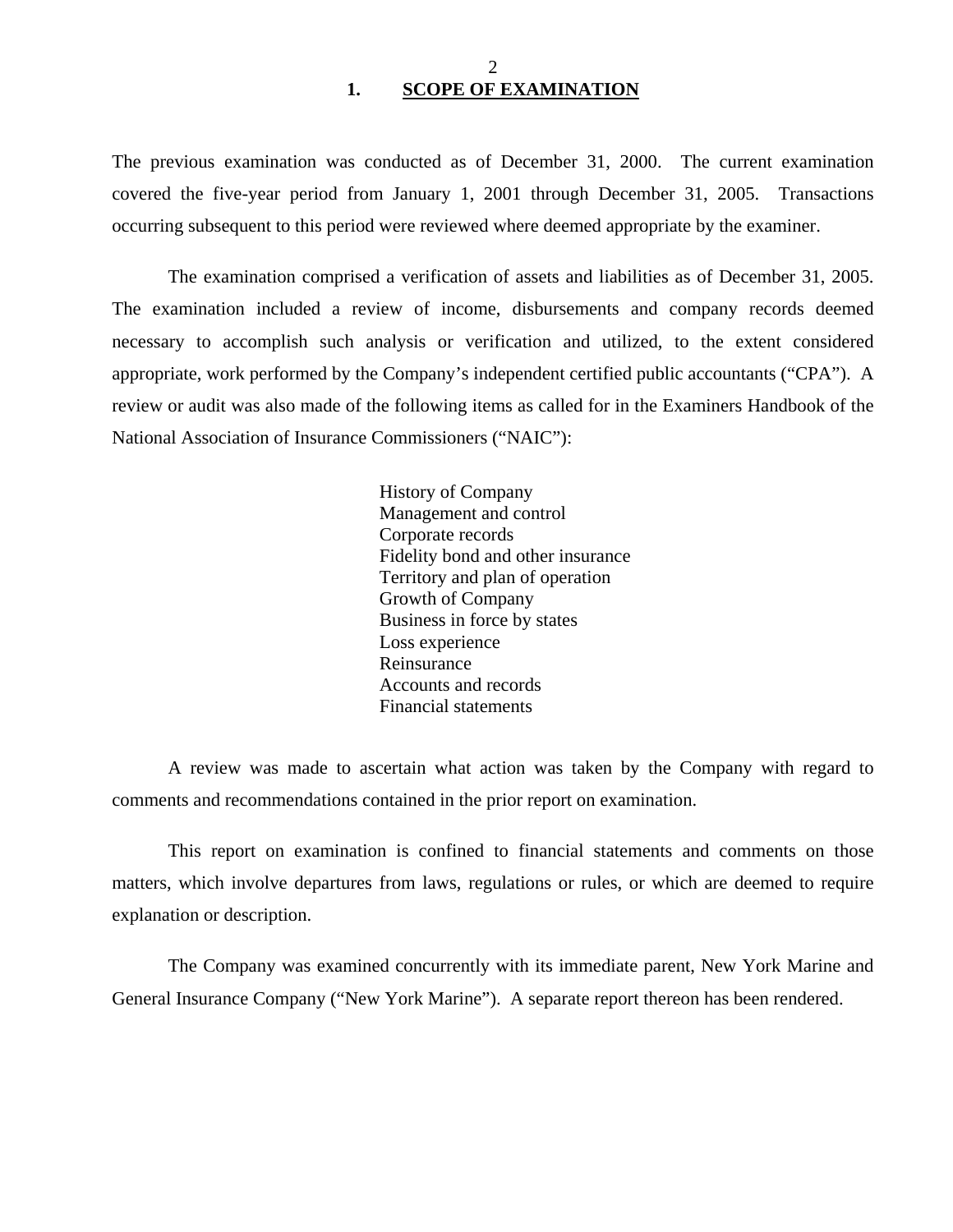## 3 **2. DESCRIPTION OF COMPANY**

The Company was incorporated on October 17, 1986 under the laws of the State of New York and commenced operations on February 26, 1987.

On December 27, 1989, the Company's charter was amended to authorize 25,000 shares of common stock in addition to the 25,000 already issued, outstanding and owned by New York Marine and General Insurance Company ("New York Marine"). The additional shares were purchased equally by New York Marine and NYMAGIC, Inc. an insurance holding company. As a result, ownership of the capital stock is now distributed 75% with the New York Marine and 25% with NYMAGIC, Inc.

Capital paid-in of \$5,000,000 consists of 50,000 shares of common stock with a par value of \$100 per share. Gross paid-in and contributed surplus of \$17,500,000 has remained unchanged for the period covered by this examination.

#### A. Management

The Company and an affiliate, Mutual Marine Office, Inc. ("MMO"), are parties to a service agreement. Under this agreement MMO supplies all services and facilities necessary for the conduct of the Company's business. The agreement is more fully described in Item 2D herein, "Holding Company System".

Pursuant to the Company's charter and by-laws, management of the Company is vested in a board of directors consisting of not less than thirteen nor more than nineteen members. At December 31, 2005, the board of directors was comprised of the following fifteen members:

| Name and Residence                    | <b>Principal Business Affiliation</b>                     |
|---------------------------------------|-----------------------------------------------------------|
| John R. Anderson<br>Wyckoff, NJ       | Retired                                                   |
| Glenn J. Angiolillo<br>New Canaan, CT | President.<br>GJA Management Corp.                        |
| John T. Baily<br>Farmington, CT       | Retired                                                   |
| George F. Berg<br>Succasunna, NJ      | Senior Vice President,<br><b>Gotham Insurance Company</b> |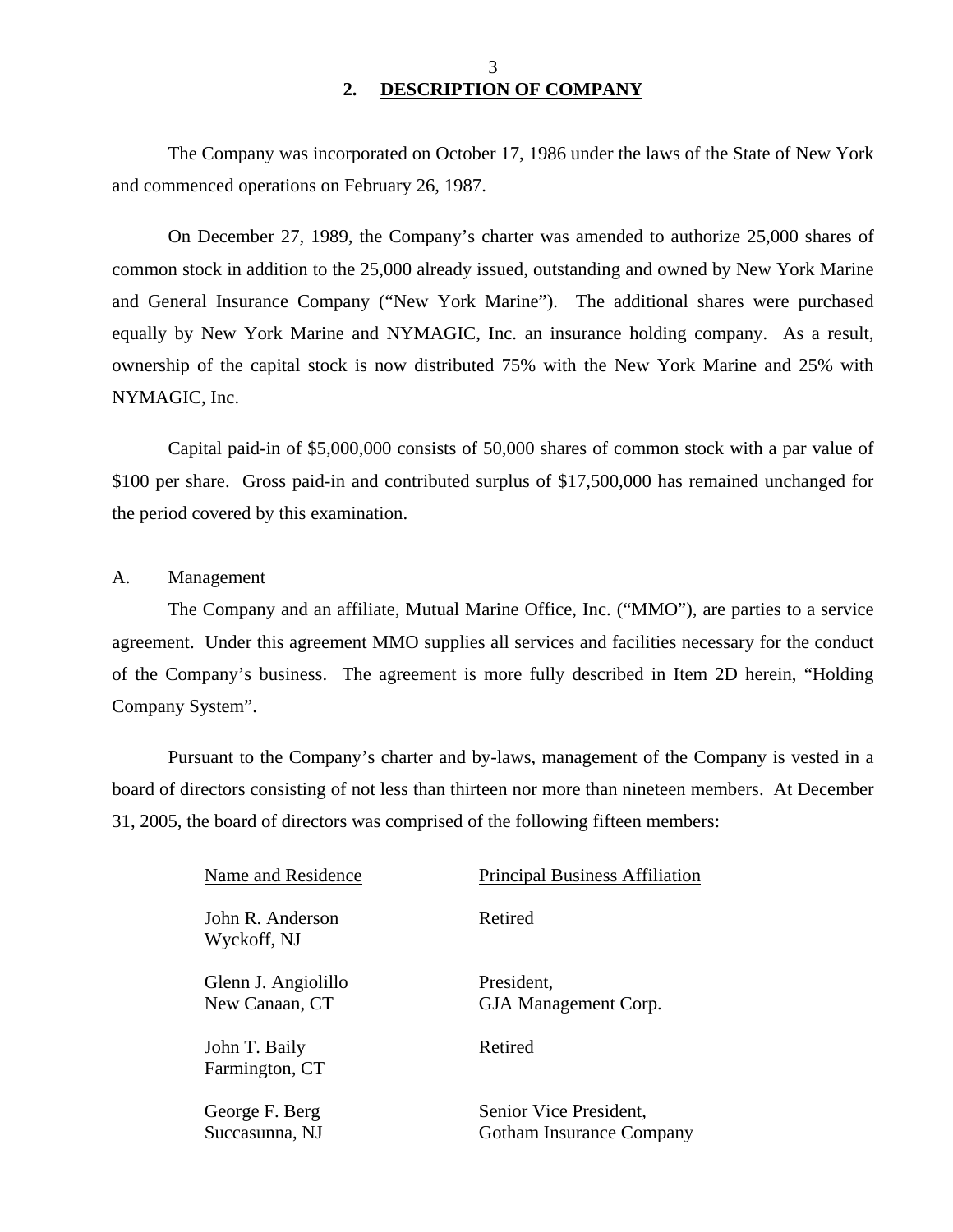#### Name and Residence

Mark W. Blackman Darien, CT

Paul J. Hart Morristown, NJ

David Elden Hoffman Plano, TX

Thomas J. Iacopelli Irvington, NY

Arthur G. Kallop New York, NY

William Jeter Michaelcheck New York, NY

William Dwight Shaw, Jr. Greenwich, CT

Robert George Simses Palm Beach, FL

George Rea Trumbull, III West Simsbury, CT

Glenn Robert Yanoff Delray Beach, FL

David Warren Young Stonington, CT

4

Principal Business Affiliation

President, Gotham Insurance Company

Senior Vice President, General Counsel, Gotham Insurance Company

Retired

Senior Vice President and Chief Financial Officer, Gotham Insurance Company

Chief Executive Officer, Gotham Insurance Company

Chairman, Mariner Investment Group, Inc.

Vice Chairman, Gotham Insurance Company

Managing Partner, Simses & Associates, PA.

Chairman, Gotham Insurance Company

President, Risk Placement Services, Inc.

Partner, CCP Equity Partners

The board met four times a year for each year covered by this examination. A review of the minutes for these meetings indicated that they were generally well attended and that each member had an acceptable record of attendance for all meetings for which they were eligible to attend.

As of December 31, 2005, the principal officers of the Company were as follows: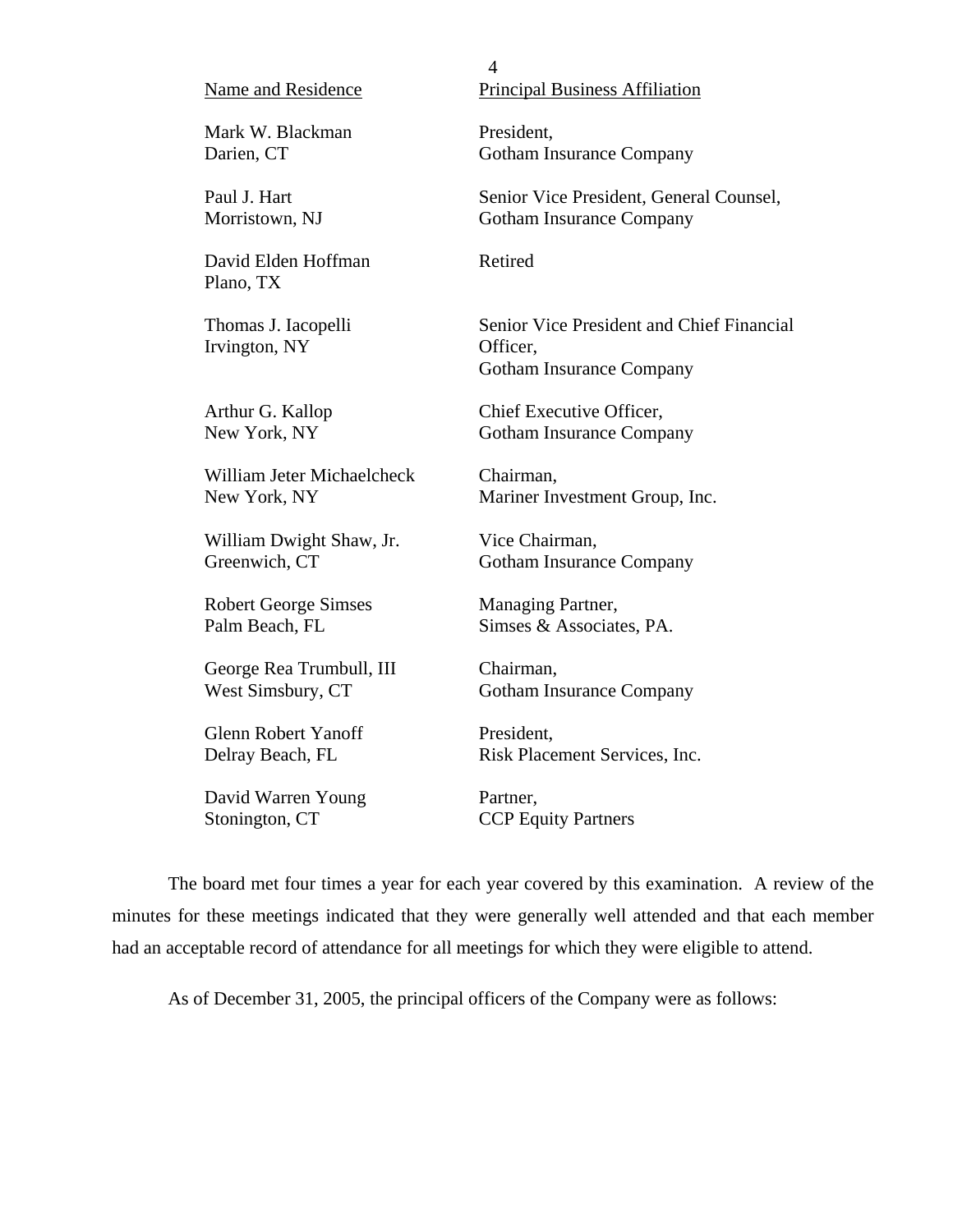| Name                |
|---------------------|
| Arthur G. Kallop    |
| Mark W. Blackman    |
| Paul J. Hart        |
| George F. Berg      |
| Thomas J. Iacopelli |

Title Chief Executive Officer President Senior Vice President Senior Vice President Chief Financial Officer

#### B. Territory and Plan of Operation

As of December 31, 2005, the Company was licensed to write business only in New York. It is also licensed to write Special Risk Insurance pursuant to Article 63 of the New York Law. It also operates on surplus lines in all states except New York.

As of the examination date, the Company was authorized to transact the kinds of insurance as defined in the following numbered paragraphs of Section 1113(a) of the New York Insurance Law:

| Workers' compensation and employers' liability |
|------------------------------------------------|
|                                                |
|                                                |
|                                                |
| Motor vehicle and aircraft physical damage     |
|                                                |
|                                                |
|                                                |

The Company is empowered to transact such workers' compensation insurance as may be incident to coverages contemplated under paragraphs 20 and 21 of Section 1113(a) of the New York Insurance, including insurances described in the Longshoremen's and Harbor Workers' Compensation Act (Public Law No. 803, 69 Congress as amended; 33 USC Section 901 et seq. as amended).

5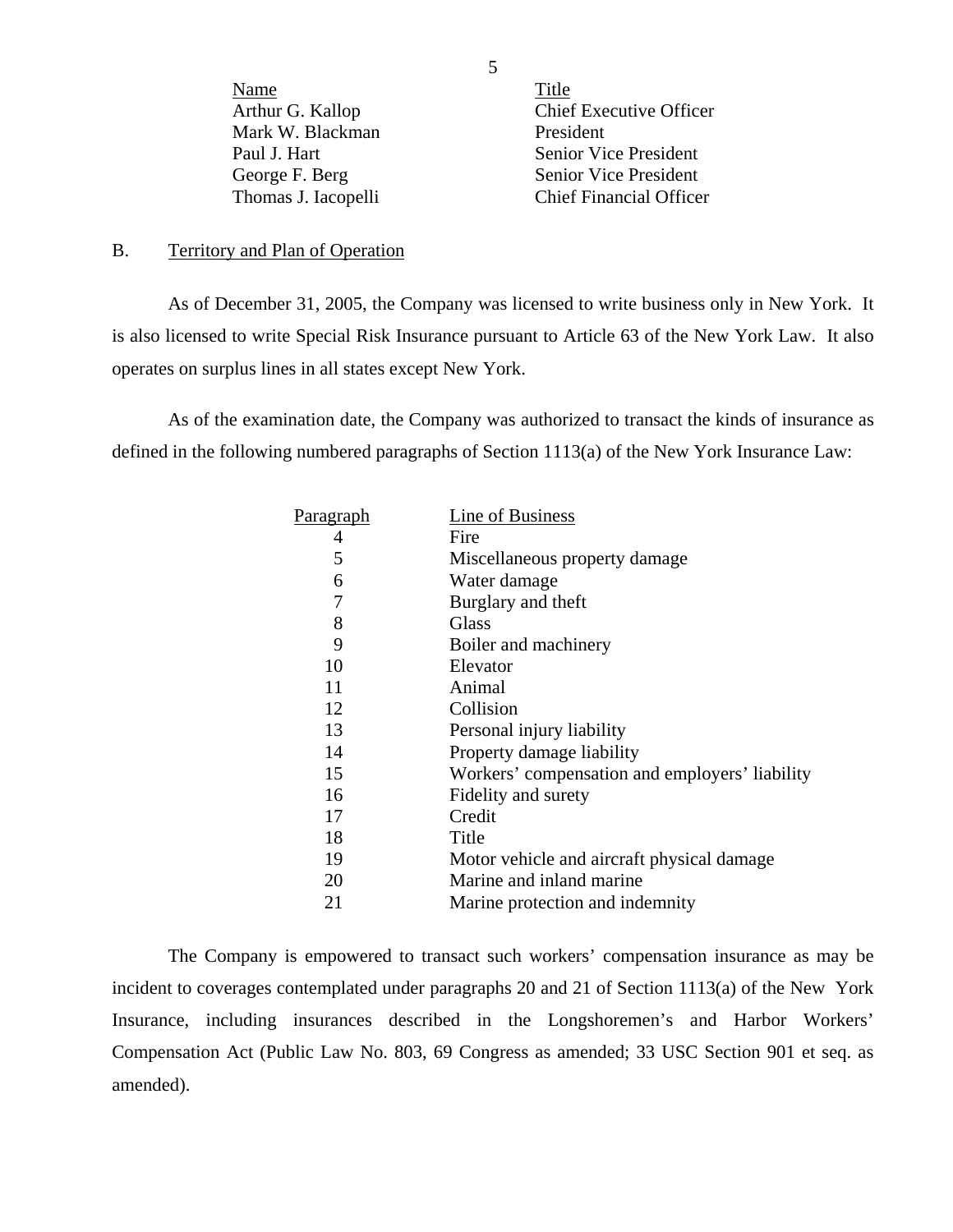Based on the lines of business for which the Company is licensed and the Company's current capital structure, and pursuant to the requirements of Articles 13 and 41 of the New York Insurance Law, Gotham is required to maintain a minimum surplus to policyholders in the amount of \$4,200,000. Surplus to policyholders as of December 31, 2005 was \$61,812,779.

The following schedule shows the direct premiums written by the Company both in total and in New York for the period under examination:

| Direct Premiums Written ("DPW") |                |                  |                               |  |  |
|---------------------------------|----------------|------------------|-------------------------------|--|--|
| Calendar Year                   | New York State | <b>Total DPW</b> | % of Total DPW in<br>New York |  |  |
| 2001                            | (\$17,823)     | \$6,310,201      | $-0.28%$                      |  |  |
| 2002                            | \$0            | \$10,460,790     | $0.00\%$                      |  |  |
| 2003                            | \$78,949       | \$16,979,277     | 0.46%                         |  |  |
| 2004                            | \$166,533      | \$27,313,914     | 0.61%                         |  |  |
| 2005                            | \$373,742      | \$45,173,100     | 0.83%                         |  |  |

### C. Reinsurance

#### Inter-company Reinsurance Agreement

The Company entered into a reinsurance agreement, effective January 1, 1987, with New York Marine. Under the terms of the agreement, Gotham cedes 100% of its writings to New York Marine. Gotham then assumes 15% of New York Marine's "net pooled business" (direct business plus assumed business minus cessions to non-affiliated insurers) and related expenses except for federal and foreign income taxes and investment expenses.

The agreement has been submitted to the Department pursuant to Section 1505(d)(3) of the New York Insurance Law and was non-disapproved. No changes were made to the agreement during the period covered by this examination. As of the examination date New York Marine ceded \$86,550,427 to reinsurers, with \$20,072,427 of that amount going to Gotham.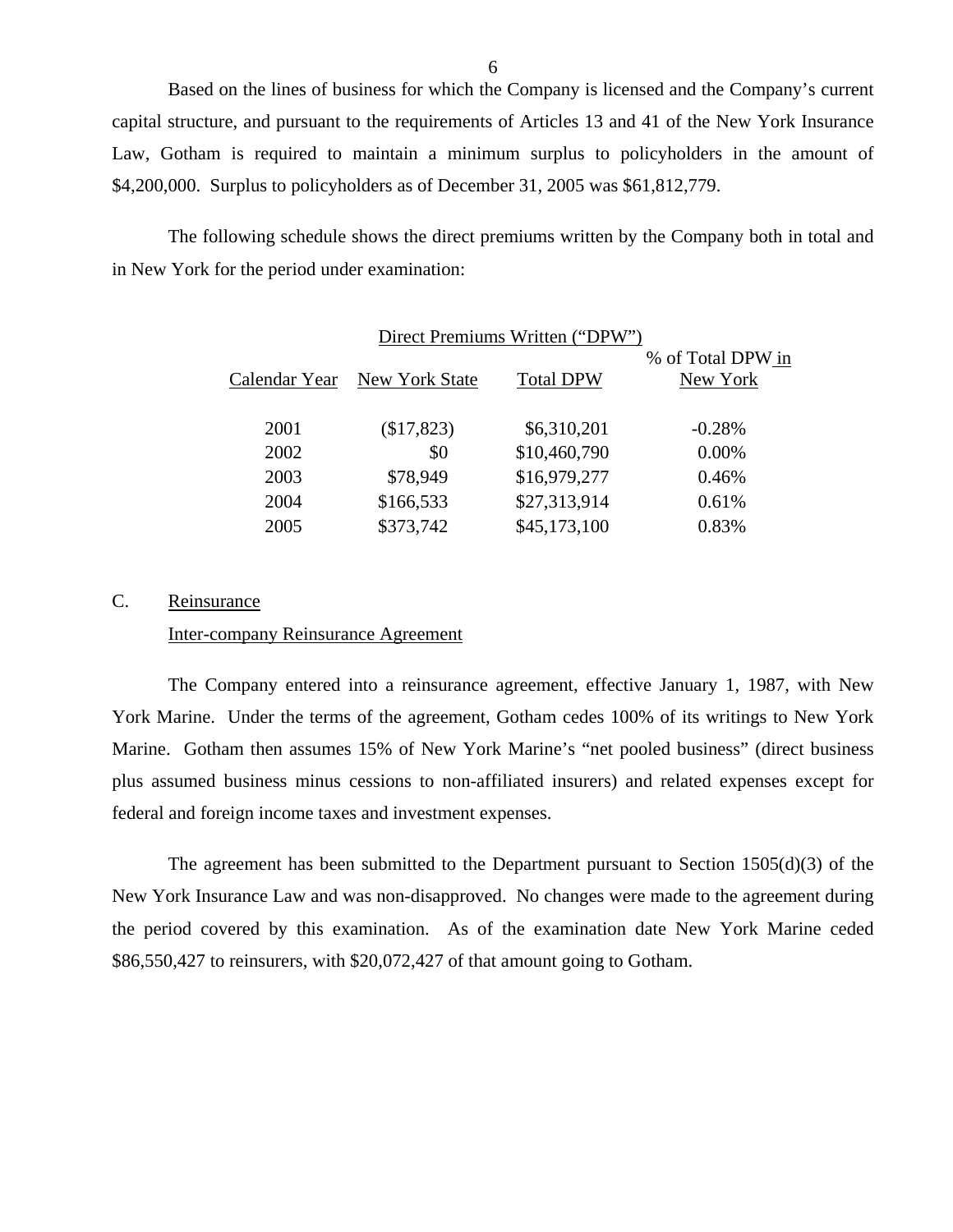#### <span id="page-8-0"></span>D. Holding Company System

The Company is controlled by NYMAGIC, Inc., a publicly traded insurance holding company, domiciled in the State of New York. John N. Blackman, Jr., Mark W. Blackman and Louise Tollefson owned 5%, 11% and 11%, respectively, of the voting shares of NYMAGIC, Inc. Mariner Partners, Inc. owned options to purchase 15% of the voting shares of NYMAGIC Inc.

NYMAGIC, Inc. and the New York Marine and General Insurance Company own 25% and 75%, respectively, of the Company. NYMAGIC, Inc. also owns 100% of Company affiliates, Mutual Marine Office, Inc., Mutual Marine Office of the Midwest, Inc. and Pacific Mutual, Inc.

The following is a chart of the holding company system at December 31, 2005: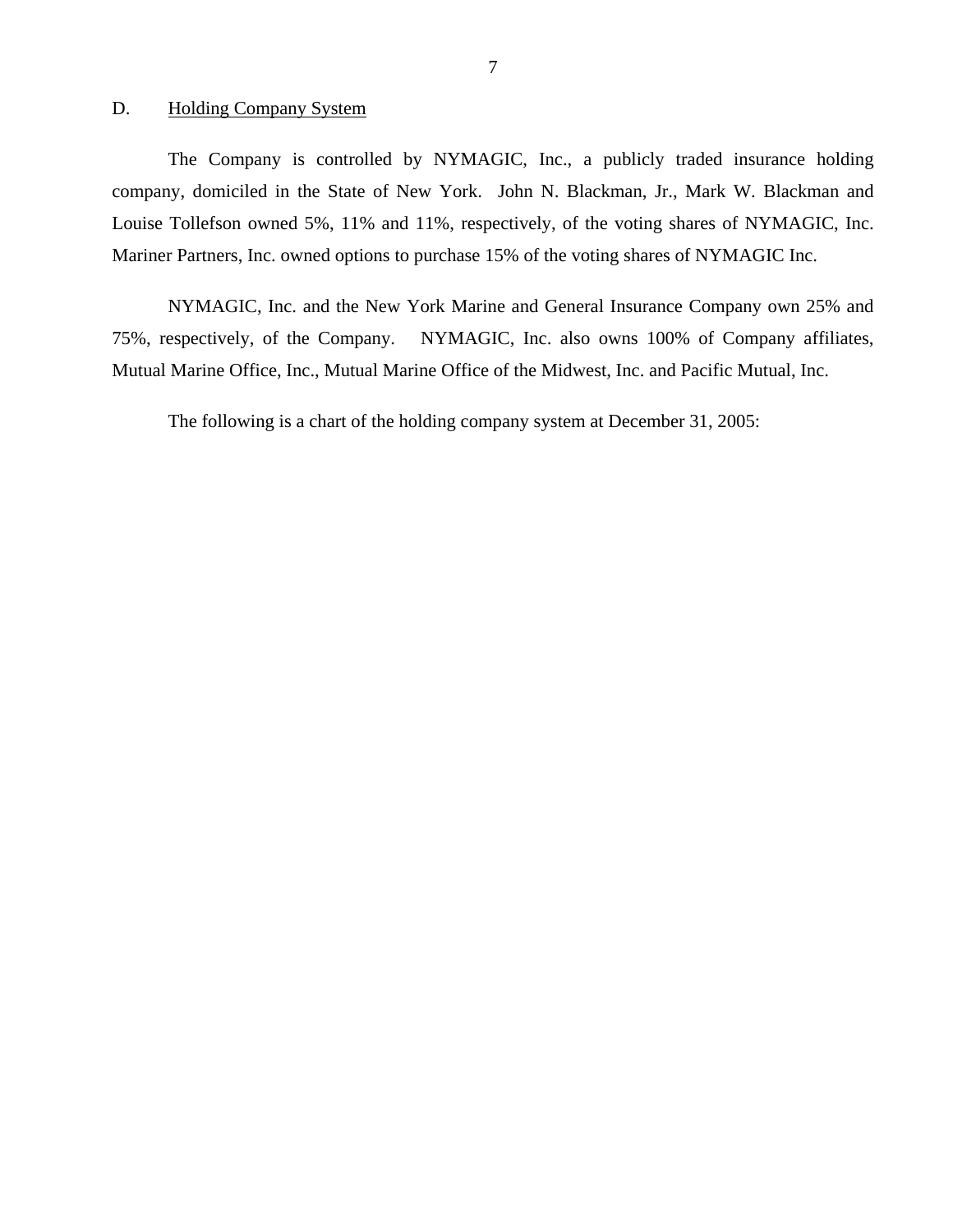

\* William J. Michaelcheck is a majority shareholder of Mariner Partners, Inc.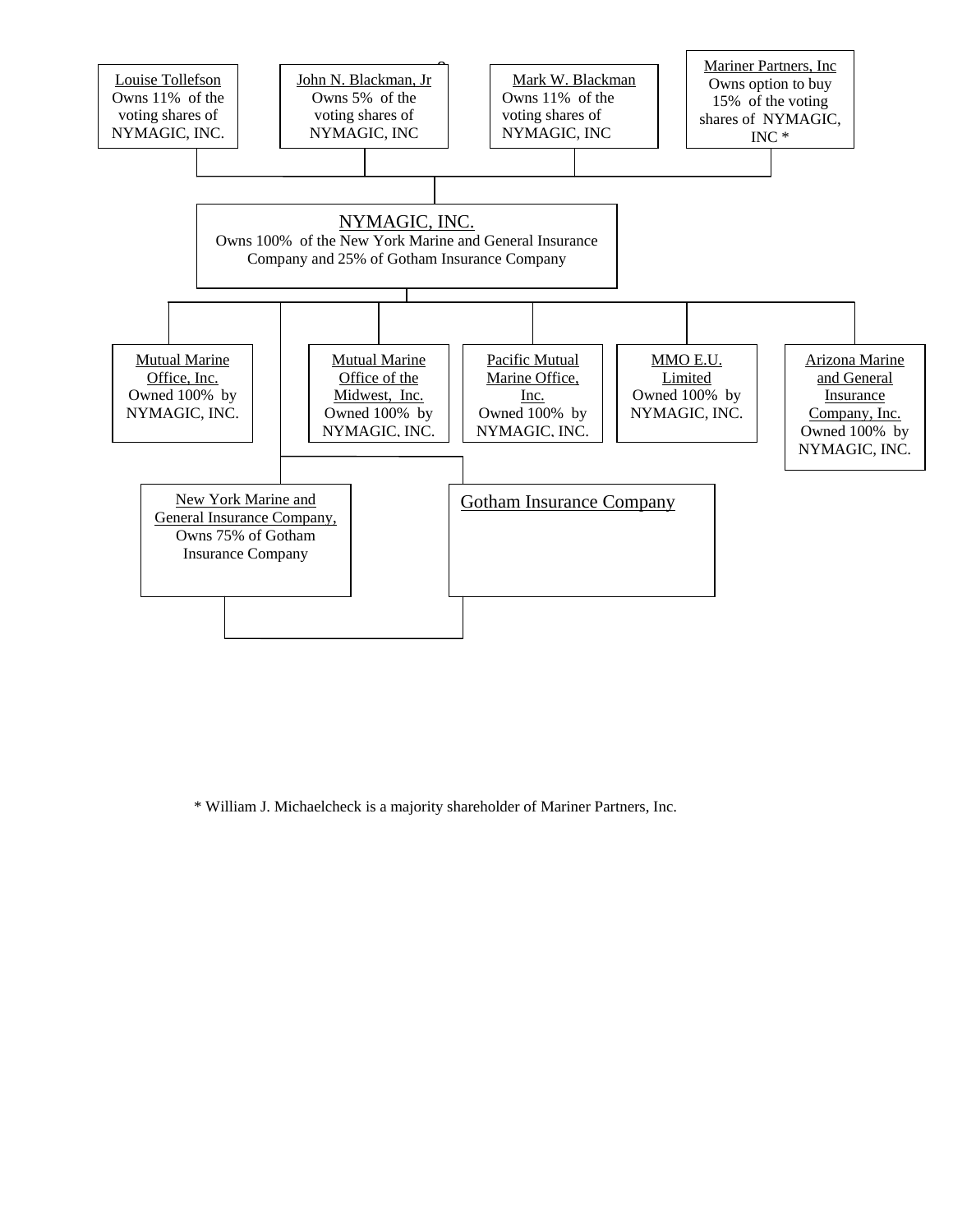As a controlled insurer the Company is required to file registration statements and amendments with this Department, pursuant to Section 1504 of the Insurance Law and Department Regulation 52. Part 80-1.2 of Regulation 52 requires that the amendments be filed annually within 120 days following the end of its ultimate holding company's fiscal year (April 30). The prior examination noted that the Company failed to file amendments on a timely basis for two of the years covered. A review of the years covered by the current examination also noted that amendments were not filed on a timely basis for years 2002 and 2005.

It is recommended that the Company comply with Part 80-1.2 of Regulation 52 and file the amendments to its holding company filings by April 30 annually.

In addition to the inter-company reinsurance agreement between the Company and New York Marine noted in Item 2C herein, "Reinsurance", the Company was party to the following agreements with members of its holding company system at December 31, 2005:

#### 1. Service Agreement

The Company entered into an amended and restated service agreement with its affiliate, Mutual Marine Office, Inc. ("MMO"), effective April 22, 2004. Under this agreement the Company appoints MMO as its attorney in fact for the transaction of the business of insurance and reinsurance for all risks written by Gotham. MMO supplies all services and facilities necessary for the conduct of the Company's business. Gotham pays MMO a service fee of one-percent of the gross premiums written on business produced or obtained through insurance pools and an additional one-percent of all direct premiums. The agreement also states that any service fee payable pursuant to the above formula shall be reduced to the extent that it is paid on the same business under MMO's management agreement with New York Marine. The agreement was submitted to and not disapproved by the Department.

MMO's compensation for its services shall not exceed the actual cost and expenses incurred by MMO in connection with fulfilling its obligations under the agreement.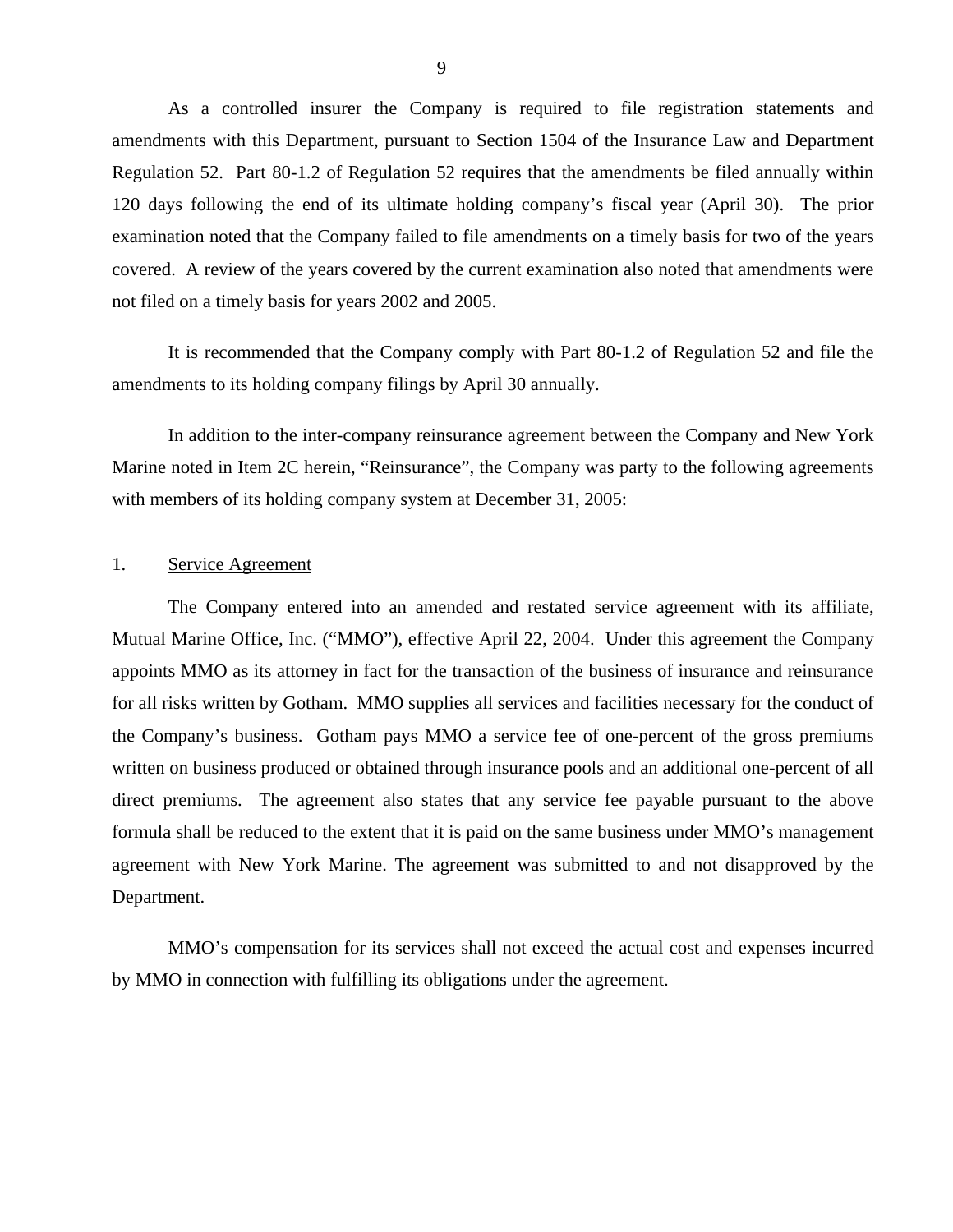2. Tax Allocation Agreement

Effective July 23, 2002 the Company filed an amended and restated tax allocation agreement with the Department pursuant to Section 1505(d)(3) of the New York Insurance Law. Under this agreement, commencing with the tax year ending December 31, 2001, the Company and its affiliates file a consolidated federal income tax return. The agreement was submitted to and not disapproved by the Department.

#### E. Abandoned Property Law

Section 1316 of the New York Abandoned Property Law provides that amounts payable to a resident of this state from a policy of insurance, if unclaimed for three years, shall be deemed to be abandoned property. Such abandoned property shall be reported to the comptroller on or before the first day of April each year. Such filing is required of all insurers regardless of whether or not they have any abandoned property to report.

The Company filed abandoned property reports for each year covered by this examination.

#### F. Significant Operating Ratios

The following ratios have been computed as of December 31, 2005, based upon the results of this examination:

| Net premiums written to surplus as regards<br>policyholders                               | $.32$ to 1 |
|-------------------------------------------------------------------------------------------|------------|
| Liabilities to liquid assets (cash and invested assets<br>less investments in affiliates) | 60%        |
| Premiums in course of collection to surplus as<br>regards policyholders                   |            |

All of the above ratios fall within the benchmark ranges set forth in the Insurance Regulatory Information System of the National Association of Insurance Commissioners.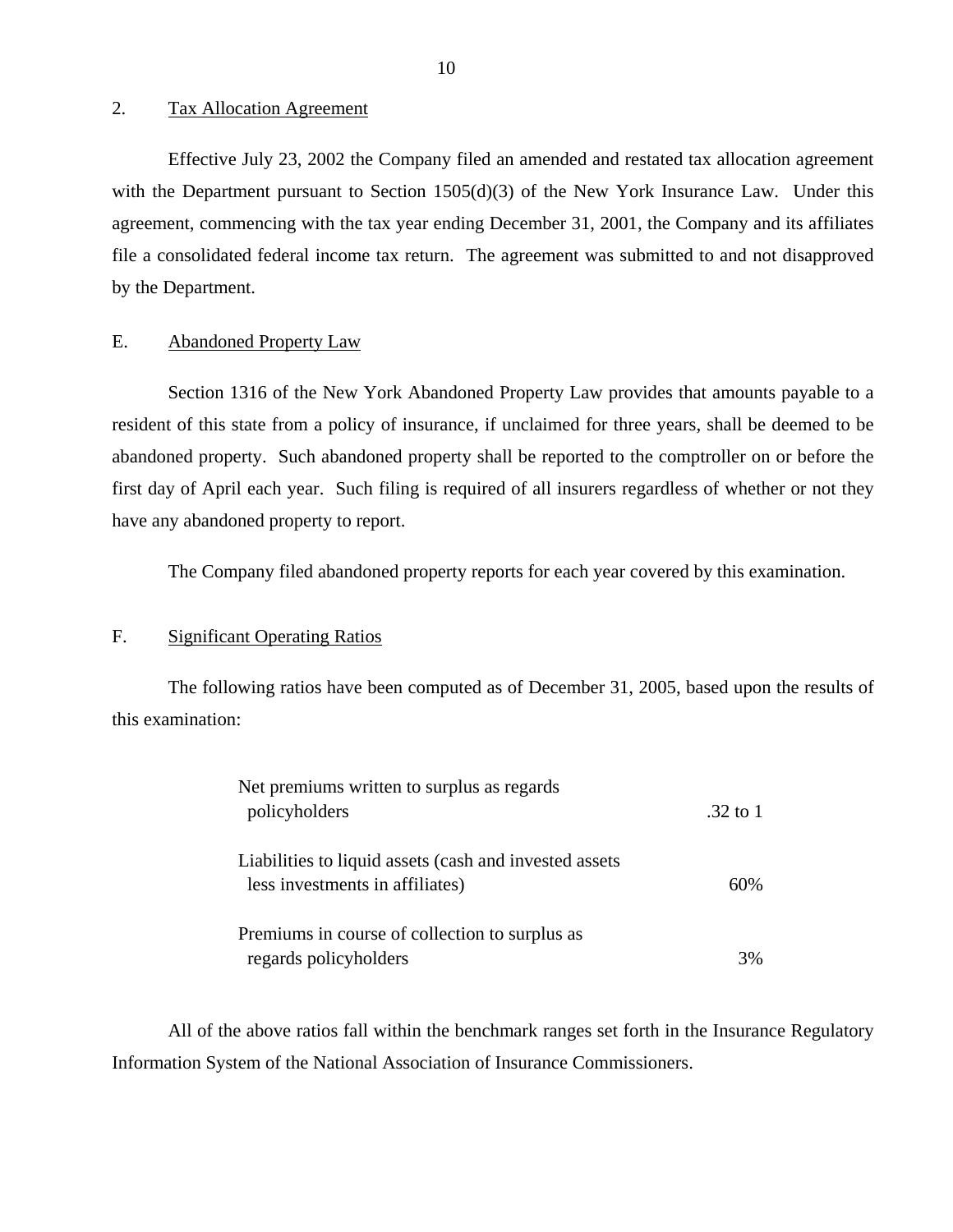The underwriting ratios presented below are on an earned/incurred basis and encompass the five-year period covered by this examination:

|                                      | Amounts      | Ratios  |
|--------------------------------------|--------------|---------|
| Losses and loss adjustment expenses  |              |         |
| incurred                             | \$50,567,922 | 64.04%  |
| Other underwriting expenses incurred | 25,898,583   | 32.80   |
| Net underwriting gain                | 2,494,312    | 3.16    |
| Premiums earned                      | \$78,960,817 | 100.00% |

### G. Accounts and records

### Custodian Agreement

The Company answered affirmatively to the following General Interrogatory in its filed Annual Statement as of December 31, 2005:

"Excluding items in Schedule E, real estate, mortgage loans and investments held physically in the reporting entity's offices, vaults or safety deposit boxes, were all stocks, bonds and other securities, owned throughout the current year held pursuant to a custodial agreement with a qualified bank or trust company in accordance with Part1-General, Section IV.H-Custodial or Safekeeping Agreement of the NAIC Financial Condition Examiners Handbook?"

A review of the Company's custodial agreement, however, found that it lacked a number of the protective covenants set forth in the guidelines from the NAIC's Examiners Handbook.

It is recommended that the Company amend its custodial agreements to include the missing safeguards.

It is also recommended that the Company take due care to correctly complete the General Interrogatories of its filed annual statement.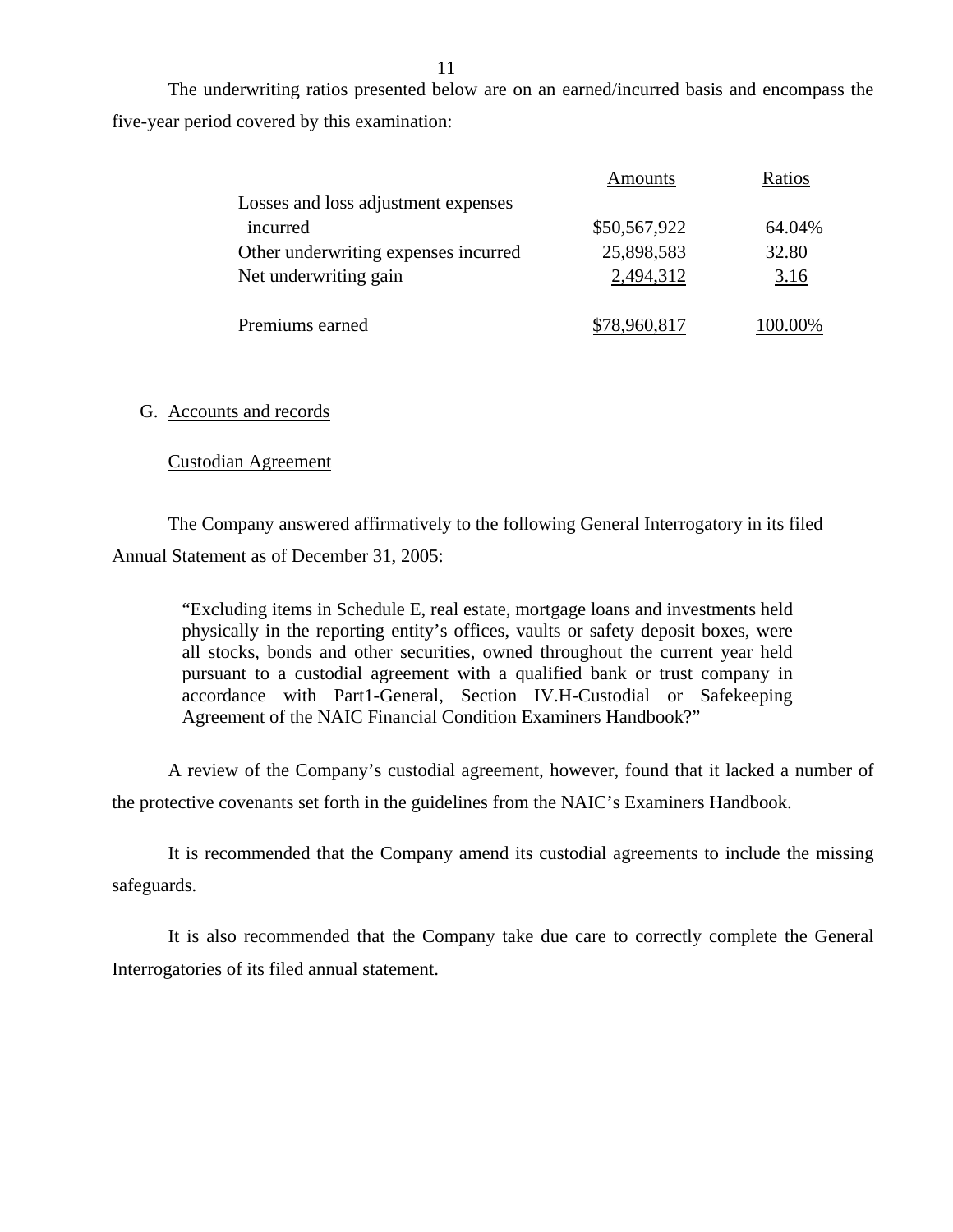## 12 **3. FINANCIAL STATEMENTS**

## A Balance Sheet

The following shows the assets, liabilities and surplus as regards policyholders as of December 31, 2005 as determined by this examination and as reported by the Company:

| Assets                                    | Assets        | Assets Not<br>Admitted | Net Admitted<br>Assets |
|-------------------------------------------|---------------|------------------------|------------------------|
| <b>Bonds</b>                              | \$74,766,566  | \$<br>$\theta$         | \$74,766,566           |
| Cash, cash equivalents and short-term     |               |                        |                        |
| investments                               | 6,011,646     | $\Omega$               | 6,011,646              |
| Other invested assets                     | 26,439,913    | $\Omega$               | 26,439,913             |
| Receivable for securities                 | 1,348,376     | 0                      | 1,348,376              |
| Investment income due and accrued         | 476,471       | 0                      | 476,471                |
| Uncollected premiums and agents' balances |               |                        |                        |
| in the course of collection               | 1,961,025     | 135,450                | 1,825,575              |
| Net deferred tax asset                    | 1,508,011     | 1,280,019              | 227,992                |
| Prepaid expenses                          | 3,612         | 3,612                  | $\overline{0}$         |
| Total assets                              | \$112,515,620 | \$1,419,081            | \$111,096,539          |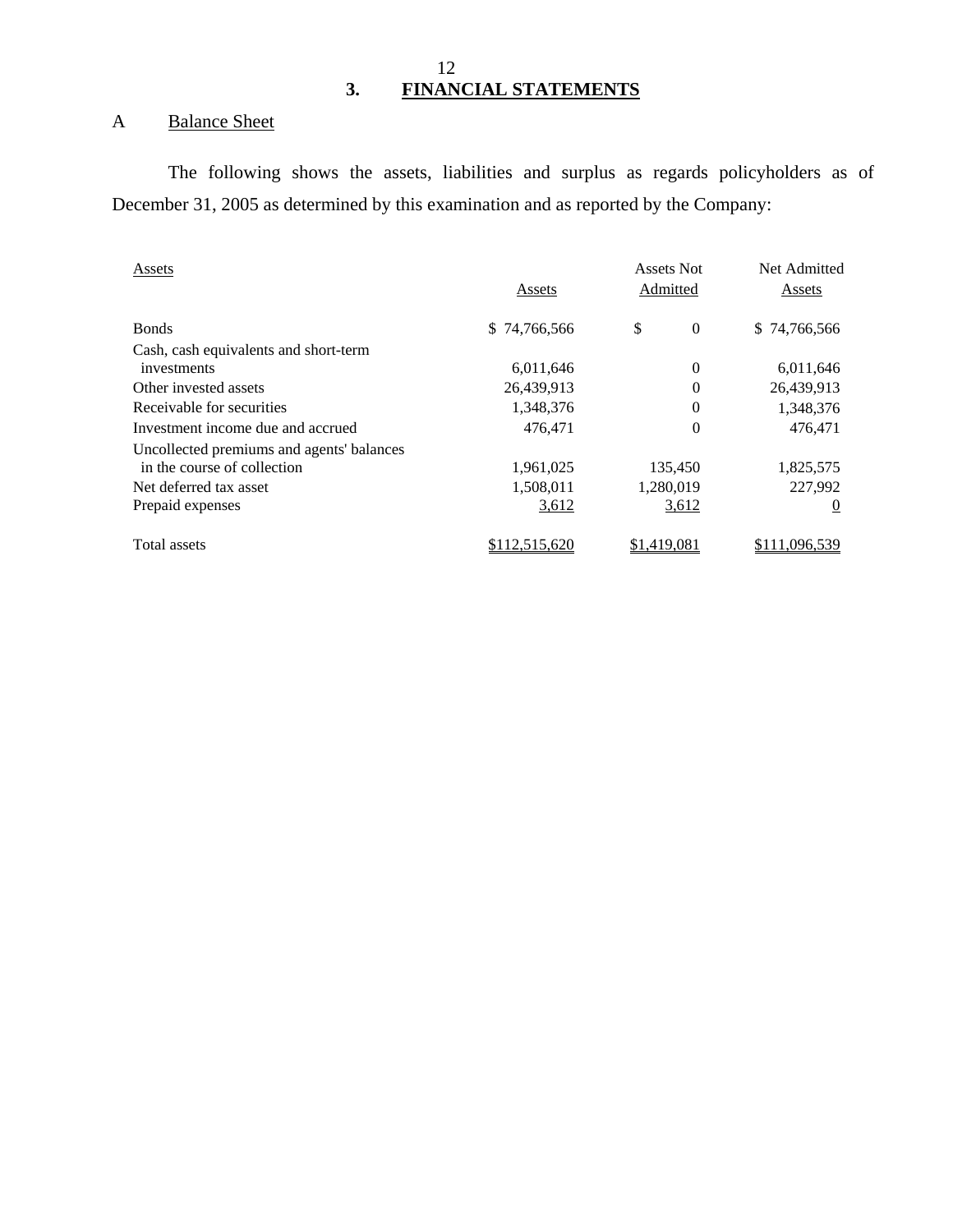#### Liabilities, Surplus and Other Funds

| Liabilities                                                           |              |
|-----------------------------------------------------------------------|--------------|
| Losses                                                                | \$28,532,223 |
| Loss adjustment expenses                                              | 5,592,657    |
| Commissions payable, contingent commissions and other similar charges | 579,743      |
| Other expenses (excluding taxes, licenses and fees)                   | 300,261      |
| Taxes, licenses and fees (excluding federal and foreign income taxes) | 68,352       |
| Current federal and foreign income taxes                              | 4,053,839    |
| Unearned premiums                                                     | 9,156,685    |
| Stockholders (dividends declared and unpaid)                          | 1,000,000    |
| <b>Total liabilities</b>                                              | \$49,283,760 |

#### Surplus and Other Funds

| Common capital stock                       | \$5,000,000  |               |
|--------------------------------------------|--------------|---------------|
| Gross paid in and contributed surplus      | 17,500,000   |               |
| Unassigned funds (surplus)                 | 39, 312, 779 |               |
| Surplus as regards policyholders           |              | \$ 61,812,779 |
| Total liabilities, surplus and other funds |              | \$111,096,539 |

NOTE: The Internal Revenue Service has not performed any audits of the consolidated federal income tax returns filed on behalf of the Company, for the years covered by this examination. The examiner is unaware of any potential exposure of the Company to any further tax assessment and no liability has been established herein relative to such contingency.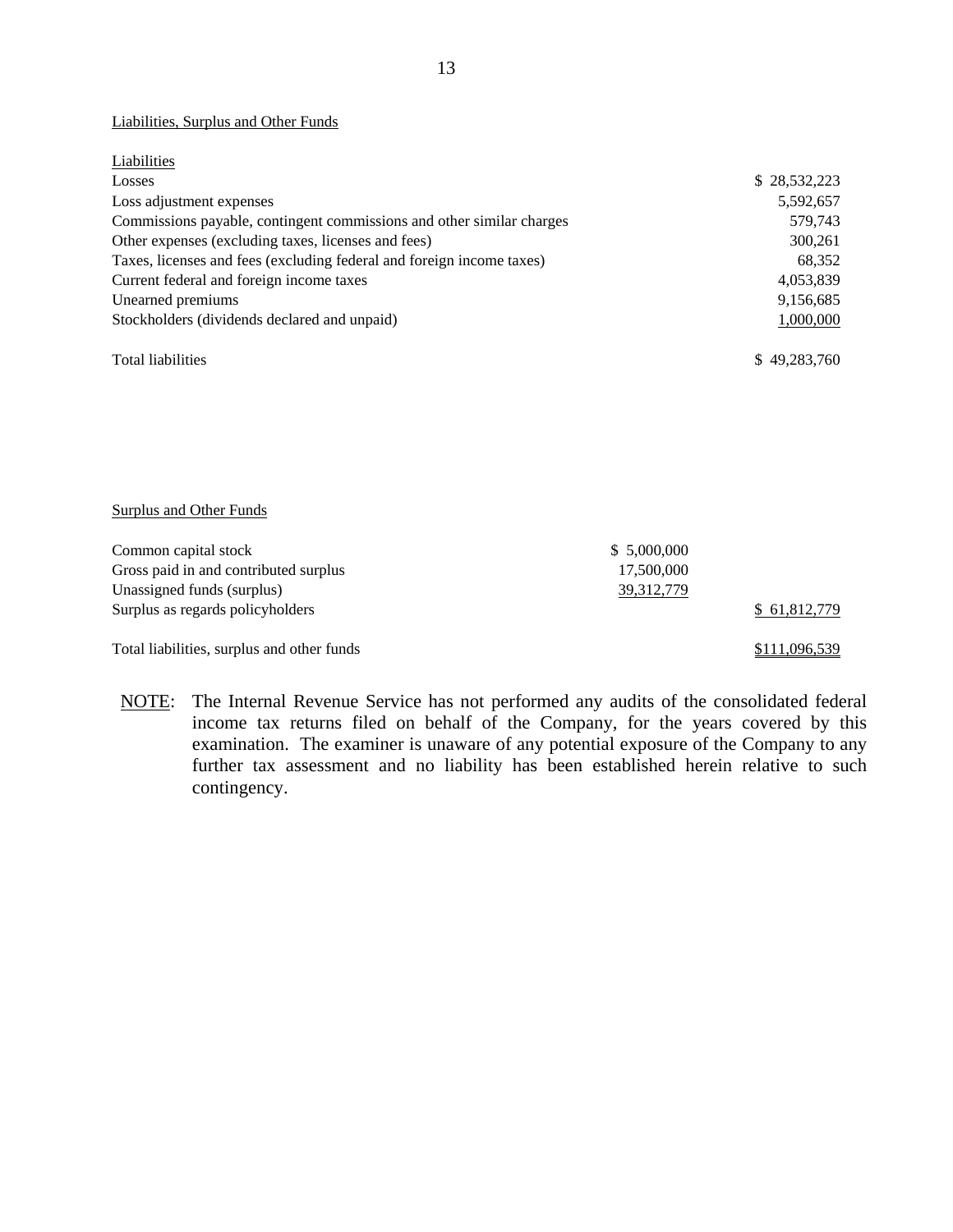## B. Underwriting and Investment Exhibit

Surplus as regards policyholders increased \$438,616 during the five-year examination period January 1, 2001 through December 31, 2005, detailed as follows:

## Statement of Income

| <b>Underwriting Income</b>                                                            |                           |              |
|---------------------------------------------------------------------------------------|---------------------------|--------------|
| Premiums earned                                                                       |                           | \$78,960,817 |
| Deductions:                                                                           |                           |              |
| Losses incurred                                                                       | \$43,630,183              |              |
| Loss adjustment expenses incurred                                                     | 6,937,739                 |              |
| Other underwriting expenses incurred                                                  | 25,898,583                |              |
| Total underwriting deductions                                                         |                           | 76,466,505   |
| Net underwriting gain or (loss)                                                       |                           | \$2,494,312  |
| <b>Investment Income</b>                                                              |                           |              |
| Net investment income earned                                                          | \$13,507,380              |              |
| Net realized capital gain                                                             | 7,970,571                 |              |
| Net investment gain or (loss)                                                         |                           | 21,477,951   |
| Other Income                                                                          |                           |              |
| Net gain or (loss) from agents' or premium balances charged off<br>Bad debt write-off | (169, 237)<br>(1,149,062) |              |
| Total other income                                                                    |                           | (1,318,299)  |
| Net income before federal and foreign income taxes                                    |                           | \$22,653,964 |
| Federal and foreign income taxes incurred                                             |                           | 7,941,712    |
| Net Income                                                                            |                           | \$14,712,252 |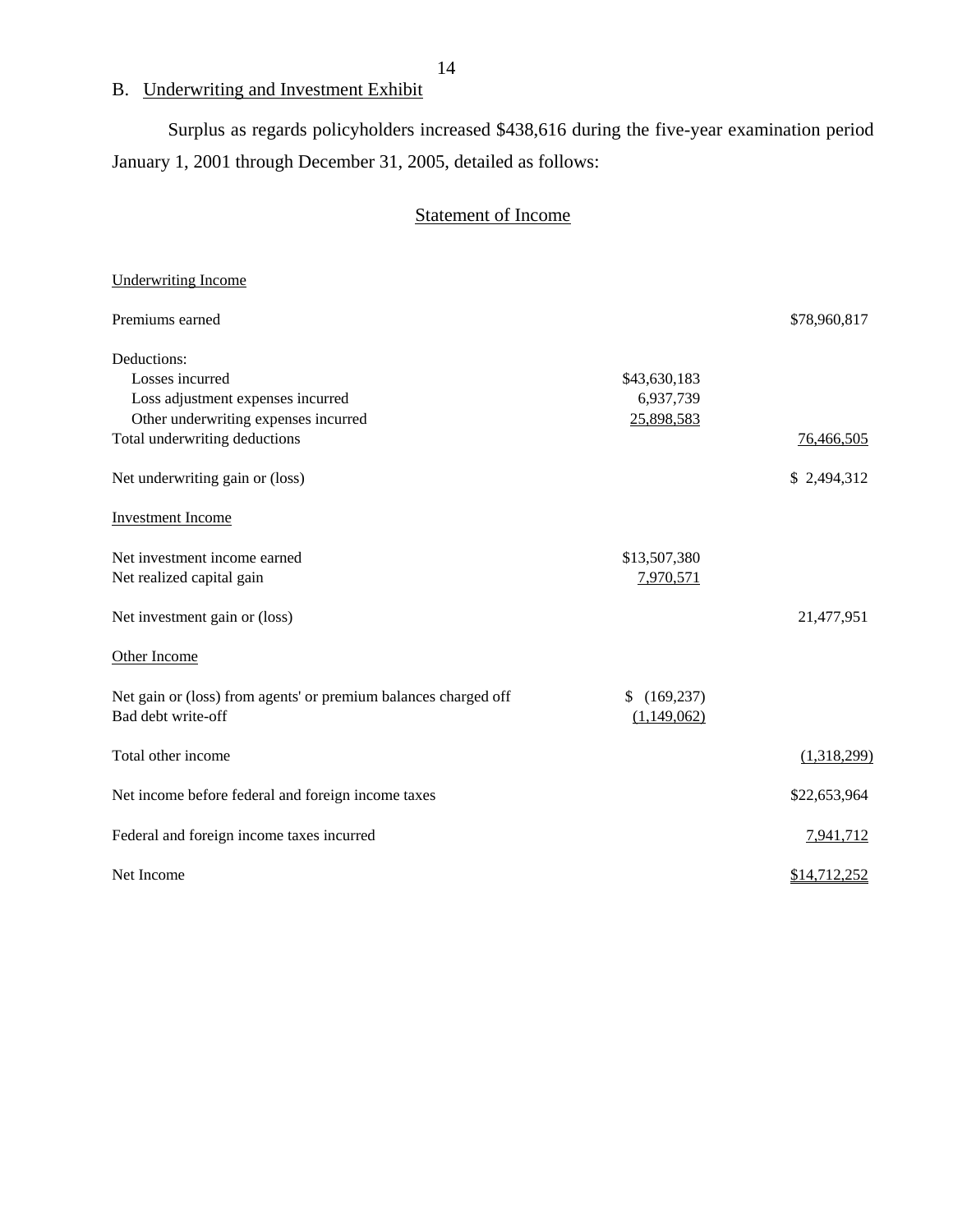#### 15 Capital and Surplus Account

#### <span id="page-16-0"></span>Surplus as regards policyholders per report on examination as of December 31, 2000 \$61,374,163

|                                                       | Gains in<br><b>Surplus</b> | Losses in<br><b>Surplus</b> |              |
|-------------------------------------------------------|----------------------------|-----------------------------|--------------|
| Net income                                            | \$14,712,252               |                             |              |
| Net unrealized capital gains or (losses)              |                            | \$ 3,014,967                |              |
| Change in net deferred income tax                     |                            | 126.339                     |              |
| Change in nonadmitted assets                          |                            | 253,382                     |              |
| Cumulative effect of changes in accounting principles | 1,421,052                  |                             |              |
| Dividends to stockholders                             |                            | 12,300,000                  |              |
| Total gains and losses                                | \$16,133,304               | \$15,694,688                |              |
| Net increase (decrease) in surplus                    |                            |                             | 438,616      |
| Surplus as regards policyholders per report on        |                            |                             |              |
| examination as of December 31, 2005                   |                            |                             | \$61,812,779 |

## **4. LOSSES AND LOSS ADJUSTMENT EXPENSES**

The examination liability for the captioned items of \$34,124,880 is the same as reported by the Company as of December 31, 2005. The examination analysis was conducted in accordance with generally accepted actuarial principles and practices and was based on statistical information contained in the Companies internal records and in its filed annual statements.

### **5. MARKET CONDUCT ACTIVITIES**

In the course of this examination, a review was made of the manner in which the Company conducts its business and fulfills its contractual obligations to policyholders and claimants. The review was general in nature and is not to be construed to encompass the more precise scope of a market conduct investigation, which is the responsibility of the Market Conduct Unit of the Property Bureau of this Department.

The general review was directed at practices of the Company in the following areas:

- A. Underwriting
- B. Claims

No problem areas were encountered.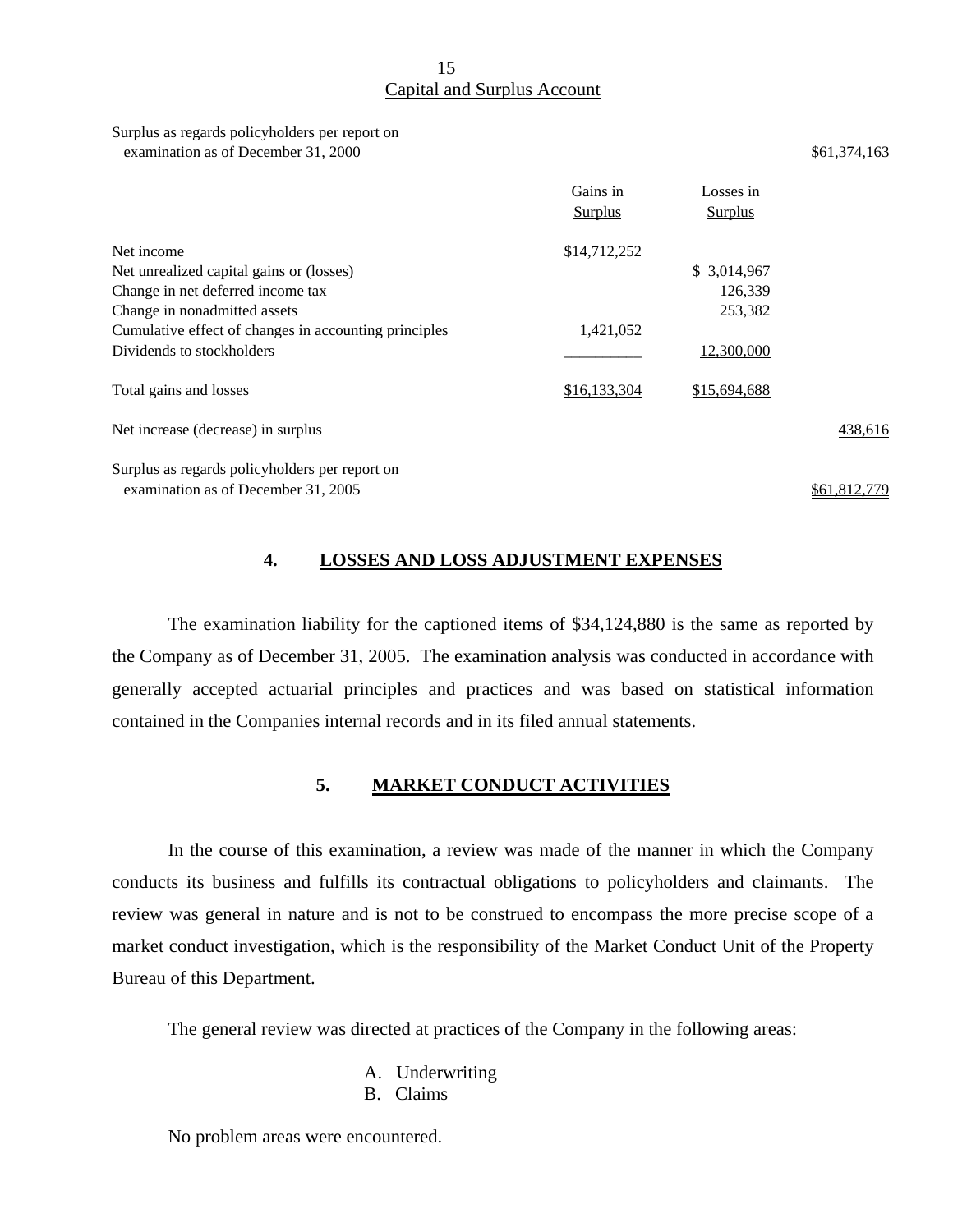# **6. COMPLIANCE WITH PRIOR REPORT ON EXAMINATION**

<span id="page-17-0"></span>The prior report on examination contained recommendations as follows (page numbers refer to the prior report):

## ITEM PAGE NO.

A It was recommended that the Company ensure that all directors and 5 officers complete conflict of interest statements yearly.

The Company has complied with this recommendation.

B. It was recommended that the Company comply with the NAIC 7 instructions to the annual statements and list in Schedule T each alien jurisdiction where business is written and located.

The Company has complied with this recommendation.

C. It is recommended that in the future, the Company comply with Part 80- 10 1.2 of Department Regulation 52 and file the amendments to form HC-1 annually by April 30.

> The Company has not complied with this recommendation. A similar comment is made in this report.

D. It is recommended that the Company comply with Section  $1505(d)(3)$  of 11 the New York Insurance Law and submit to the Department the service agreement entered into with its affiliate.

The Company has complied with this recommendation.

E. It was recommended that the Company amend its custodial agreements 13 with Bankers Trust Company and Northern Trust Company to include, at the minimum, the provisions recommended.

> During the period covered by this examination, the Company changed custodians and obtained a new agreement. In addition, subsequent to the prior examination date, the Department has changed the guidance it uses to determine the minimum provisions that represent good business practices. The new agreement, however, was found not to contain the required provisions of the new guidance. A similar recommendation will be made in this report.

16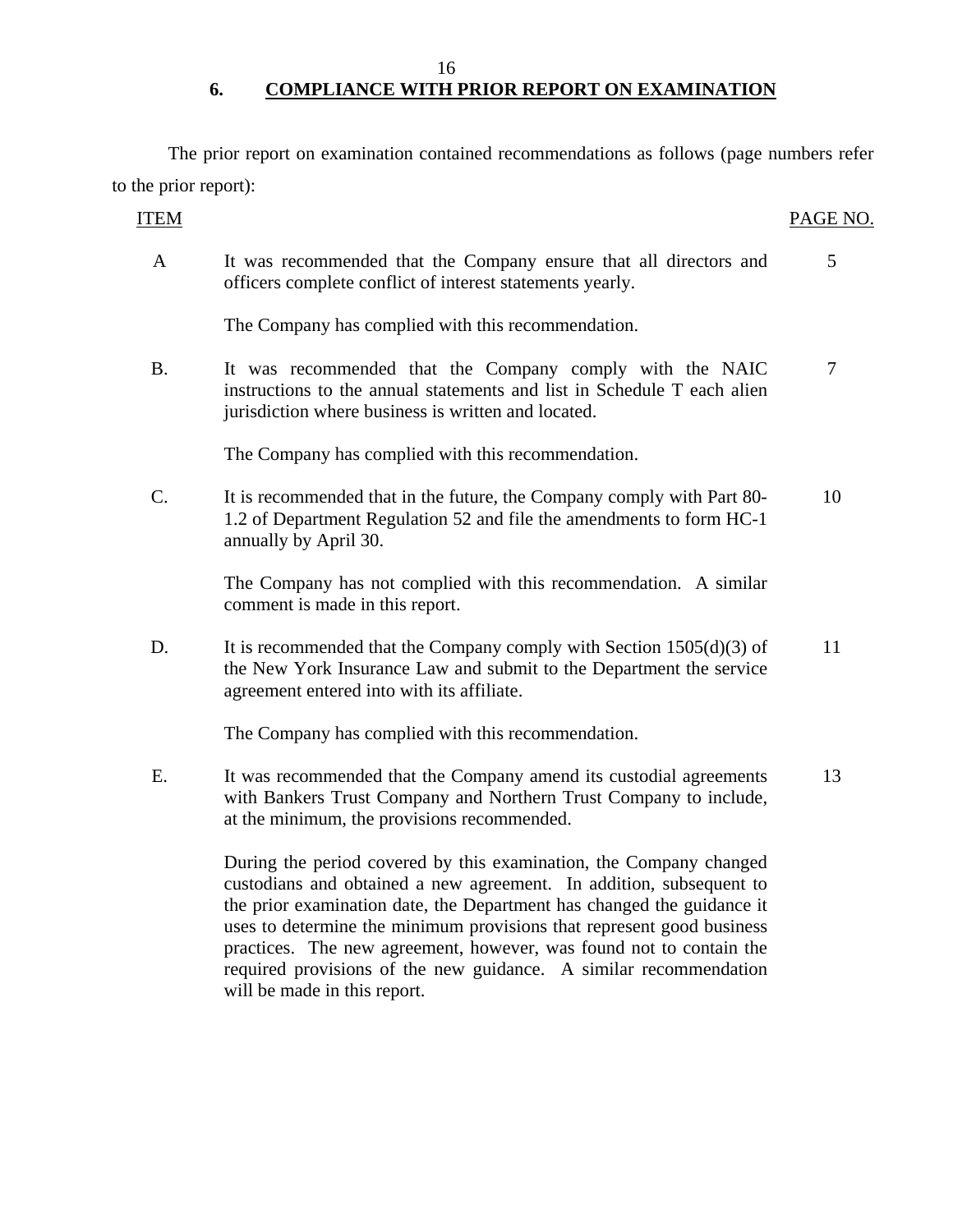#### 17

## **7. SUMMARY OF COMMENTS AND RECOMMENDATIONS**

## ITEM PAGE NO.

#### A. **Holding Company System**

9 It is recommended that the Company comply with Part 80-1.2 of Department Regulation 52 and file the amendments to its holding company filings by April 30 annually.

## B. Accounts and Records

- i. It is recommended that the Company amend its custodial agreements to 11 include the missing safeguards.
- ii. It is also recommended that the Company take due care to correctly 11 complete the General Interrogatories of its filed annual statement.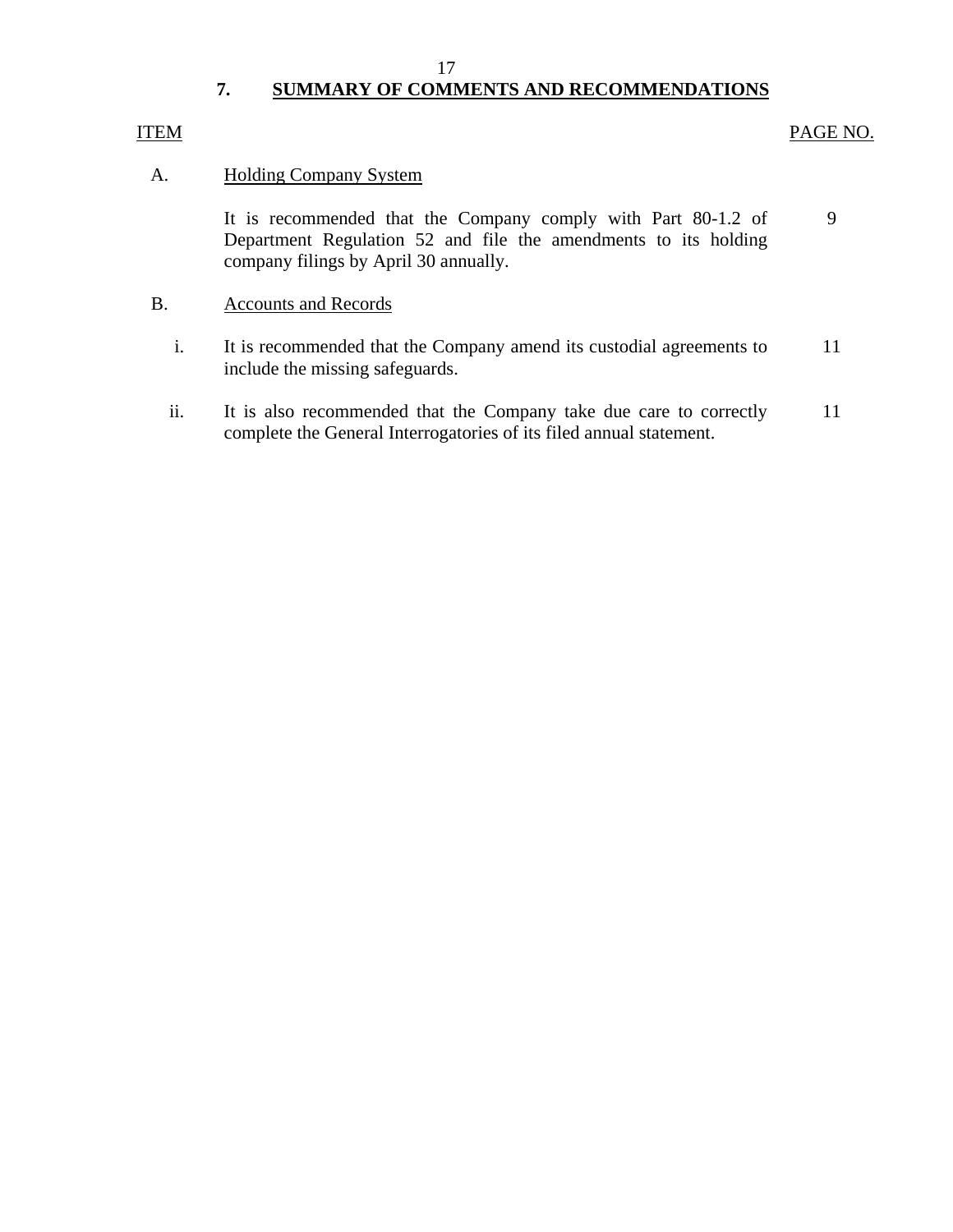Respectfully submitted,

 $\overline{\phantom{a}}$ /S/

 Bernard Lott Senior Insurance Examiner

## STATE OF NEW YORK )  $)$ SS:  $\mathcal{L}$ COUNTY OF NEW YORK )

BERNARD LOTT, being duly sworn, deposes and says that the foregoing report, subscribed by him, is true to the best of his knowledge and belief.

/S/

Bernard Lott

Subscribed and sworn to before me

this  $\_\_\_\_$  day of  $\_\_\_\_\_\_$ , 2007.